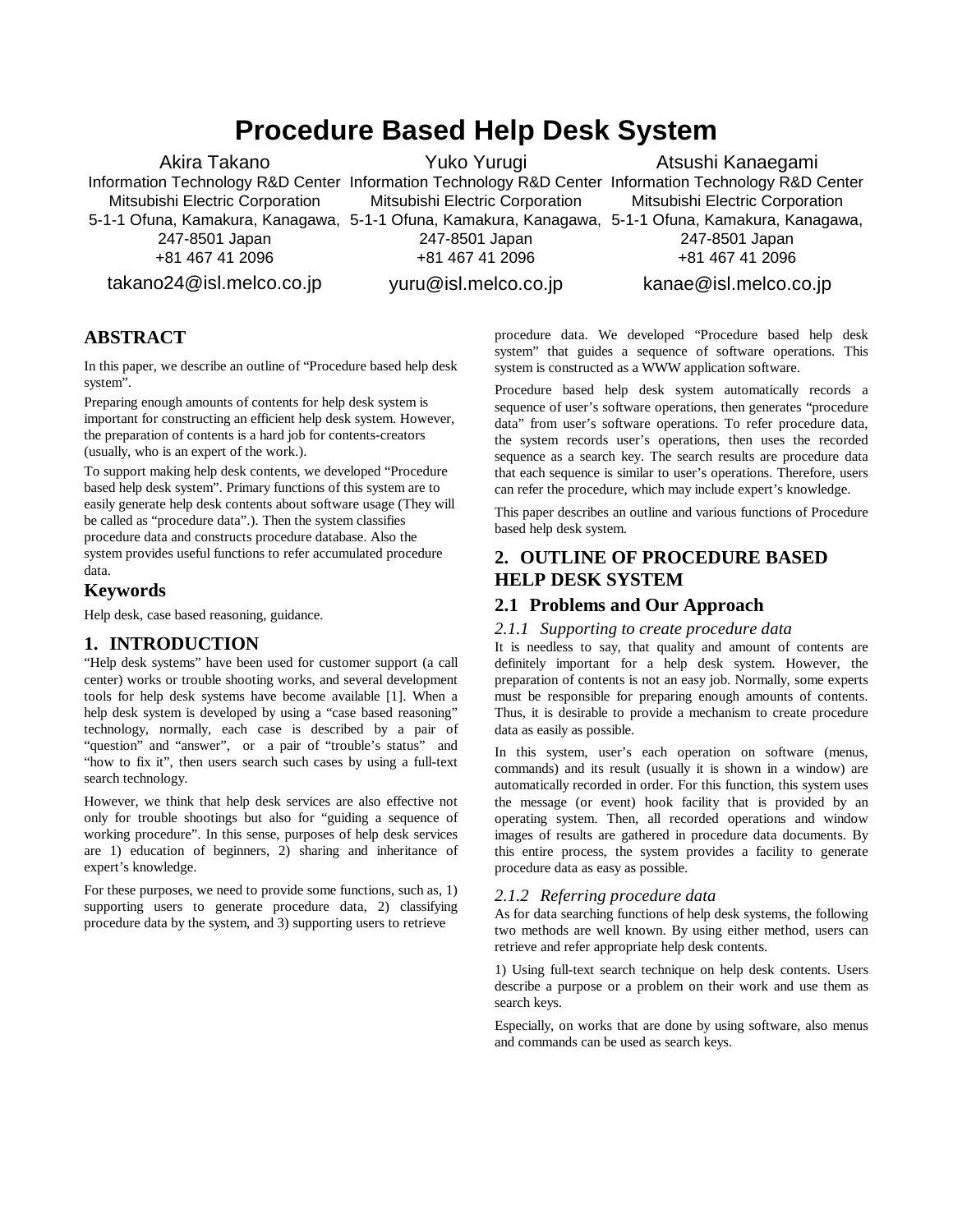

Figure 1. Samples of software operations (on "Adobe Photoshop<sup>TM</sup>" software)

2) Users specify characteristics that will be contained in a result (i.e. colors, brightness, contrast, etc.), and then a system uses those characteristics as search keys. This way is common when results are multimedia data, i.e. pictures, movies, etc.

One primary purpose of this system is to realize the ability that beginners can refer to procedures of experts. In other words, one primary purpose of this system is to provide the ability that beginners (who know only basic ways on their work) can refer higher or complicated techniques and can learn them. In this case, it is desirable that a help desk system recognizes user's operations and shows them other ways that include higher techniques, interactively. For example, Figure 1 shows some procedures to make logos. When a user has performed operations that are shown in Figure 1. (1), then the system shows some other ways (Figures 1. (2) and/or (3)) which may be applicable for similar purpose and may include higher techniques.

For explanation, we use the menu commands of Adobe Photoshop<sup>TM</sup> software for showing examples.

To show appropriate procedure data, the system should provide searching functions that are based on a sequence of user's operations; i.e. an order of performed menus of software. Normally, full-text searching functions do not consider an order of search keys. Procedure based help desk system provides not only a normal full-text searching function but also an original orderdependent searching function.

# **2.2 Supposed Usage of Procedure Based Help Desk System**

We classified types of the users of Procedure based help desk system into the following two types.

1) Beginners: Mainly refer procedure data that are stored in the help desk server.

2) Experts: Mainly generate procedure data from their performed operations and store them into the help desk server.

Figure 2 shows the usage of Procedure based help desk system for each type of users.

The system automatically records operations of experts by the procedure recording function. So an expert should just only start the procedure recording function, perform software operations as usual. Then the procedure recording function records performed

menu commands and each result image of each performed menu command. After all operations have been done, all recorded menus and images are sent to the help desk server. Then the help desk server generates a procedure document (to be shown to other workers), classifies and registers it to the procedure database.

To refer procedure data that are registered in the procedure database, a beginner starts the procedure recording function and performs his/her job. Recorded menu commands are used as search keys. Then a beginner executes the searching function. The searching function retrieves procedure data that are similar to the beginner's operations, sorts retrieved procedure data, and shows to beginners the list of similar procedure data.

Through this whole process, beginners can refer the procedure data created by experts, and can learn high techniques about software usage.

# **3. FUNCTIONS OF PROCEDURE BASED HELP DESK SYSTEM**

This section describes primary functions of Procedure based help desk system.

## **3.1 Recording User's Operations**

The recording function is implemented by using "a message-hook function" prepared by the operating system (We developed the recording functions on Microsoft Windows95TM, so we use the message-hook functions that are provided by Microsoft Windows95).

Entire recording process is as follows.

First, the recording function observes message-passing between the operating system and a software, finds the timing that a menu command is performed, and then retrieves the string of the performed menu command. Second, when a user performs any kind of interactive operations, such as a mouse click or a keyboard input, then the result of the performed menu command is displayed. Then the recording function captures the displayed image as a result of the performed menu command. By iterating the above process, the recording function records a sequence of software operations. Figure 3 shows information types that the recording function captures.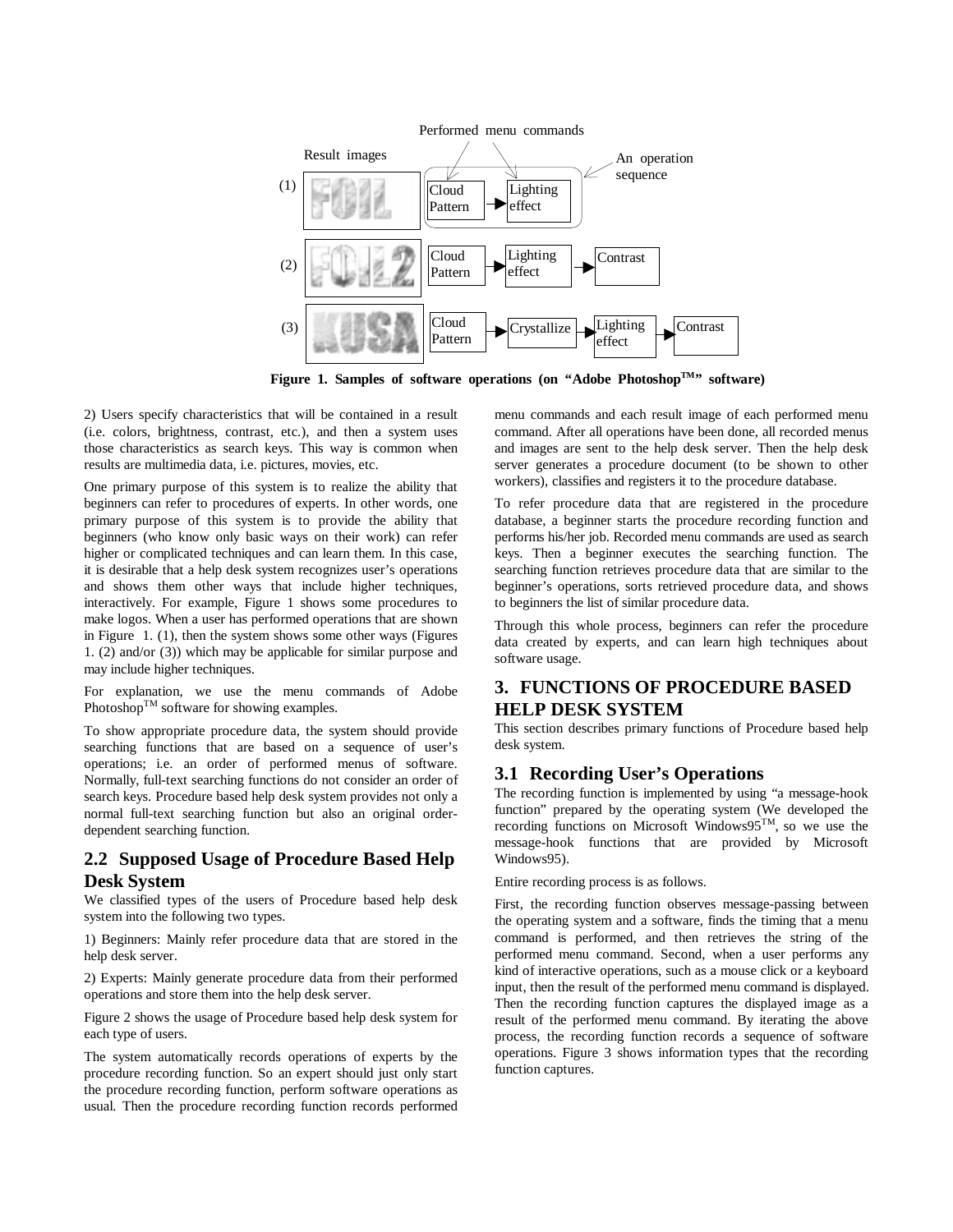

**Figure 2. Usage of Procedure based help desk system**



**Figure 3. Information types those are to be recorded**

# **3.2 Constructing Procedure Data**

*3.2.1 Data structure of procedure data* Each "procedure data" is comprised of the following four elements:

1) name of procedure data;

2) a sequence of performed menu commands;

3) each result image of performed menu command;

4) others (notes and comments).

(2) and (3) are automatically recorded by the recording function. Unlike this, (1) and (4) are supplied by users. It is supposed that (1) and (4) are described after (2) and (3) are recorded. The system has an edit function for this purpose. Figure 4 shows the window image of the recording function (we call it "Operation recorder"). In Figure 4, the No.2 row of the "Performed Menu" column means that the menu command "Separate…" is performed, and No.3 row of the "Window Image" column shows the result window image of "Separate…" menu command.

(2) is used for classifying and searching procedure data. By using software menu commands for classifying and searching, each user can generate/retrieve procedure data in common expression.

Because each software determines software menu commands, this system's procedure data are free from blurring of expression by users.

#### **3.3 Classifying Procedure Data**

"Procedure data" has order information. Also, even if the purpose of procedures is the same, there are many methods of procedure data, such as "a basic procedure", "a procedure that depends on a certain situation", and "a procedure that includes a high technique". Therefore, to construct procedure database, it is necessary to consider a similarity of procedure data.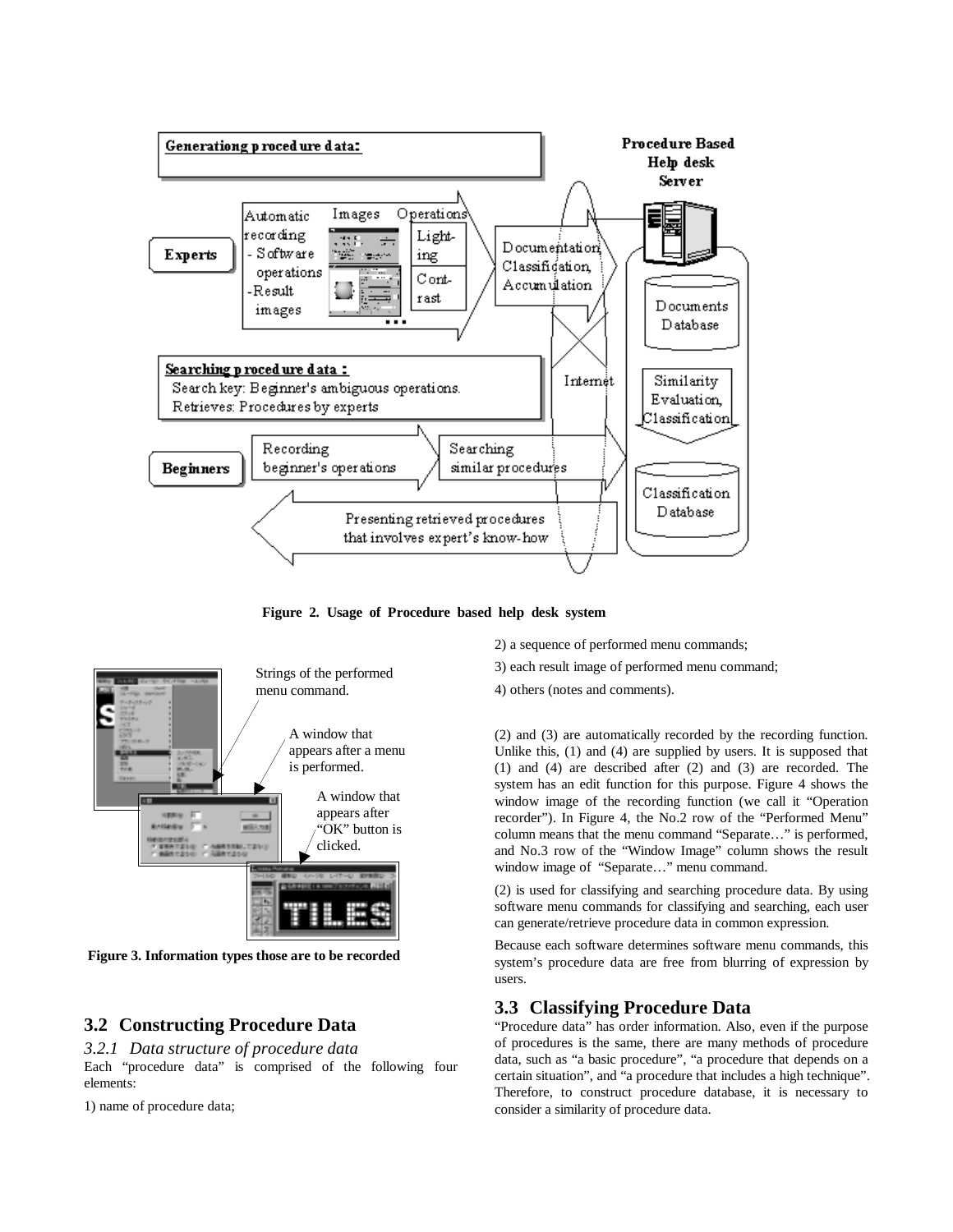|  | File(E)                                                                  | F. Procedure Based Help Desk System: Operation Recorder<br>Edit(E) Register/Search( $S$ ) Options( $Q$ )                                                      |                               | Help(H)                                                                               |  |  |  |  |  |
|--|--------------------------------------------------------------------------|---------------------------------------------------------------------------------------------------------------------------------------------------------------|-------------------------------|---------------------------------------------------------------------------------------|--|--|--|--|--|
|  | Title:<br>Check Patten<br>Note:<br>Sample usage of "Separating" Command" | Category:<br>Making logo                                                                                                                                      |                               |                                                                                       |  |  |  |  |  |
|  | No.                                                                      | <b>Window Image</b>                                                                                                                                           | <b>Performed Menu Comment</b> |                                                                                       |  |  |  |  |  |
|  | 1                                                                        | MARTINE S<br>$\sim$<br>March 2001 Loan 20                                                                                                                     |                               |                                                                                       |  |  |  |  |  |
|  | $\mathbf{2}$                                                             | 95<br><b>Marshall</b><br>AMYA, ETV<br>s, p<br>1,295,01129<br>经财产的 经公价 化多重胶质素 计可见的<br>C. MELLTRED PHOTOGRAPHY                                                  | Separate                      | This command makes a<br>check pattern. Make sure<br>the background color is<br>white. |  |  |  |  |  |
|  | 3                                                                        | en manaar<br>Indonésia di Sang Parti Hallas<br>Parti Hallas di Sang<br>B-IVS KROKE<br>PLAID<br>and Different Additional Con-<br>and the second control of the |                               |                                                                                       |  |  |  |  |  |
|  |                                                                          |                                                                                                                                                               |                               |                                                                                       |  |  |  |  |  |

**Figure 4. Window image of the operation recorder**

The system provides the following functions for manipulating procedure data.

1) Classifying procedure data that is based on the similarity of operation sequences and storing them into a procedure database.

2) Searching procedure data from procedure database that is based on the similarity of operation sequences.

This subsection defines the similarity of operation sequences in the system, and the methods of classification and searching.

*3.3.1 Definition of the similarity of procedures* We defined the degree of similarity of two procedures as follows.

A Similarity degree = 
$$
2X / Y
$$
.

X: the number of menu commands which appear in both procedures in the same order; the largest number when there are multiple combinations.

Y: the sum of menu command numbers of two procedure data.

For example, compare the two procedures that are shown in Figure 5, where the menu commands B, D and C appear in both procedures 1 and 2 in the same order, and this is the largest combination of menu commands. The sum of menu command numbers is eleven. So the similarity is  $2*3/11 = 55\%$ .



The sequence of menus B, D and C is the largest combination whose order is the same to both procedures.

**Figure 5. Definition of the similarity of procedures**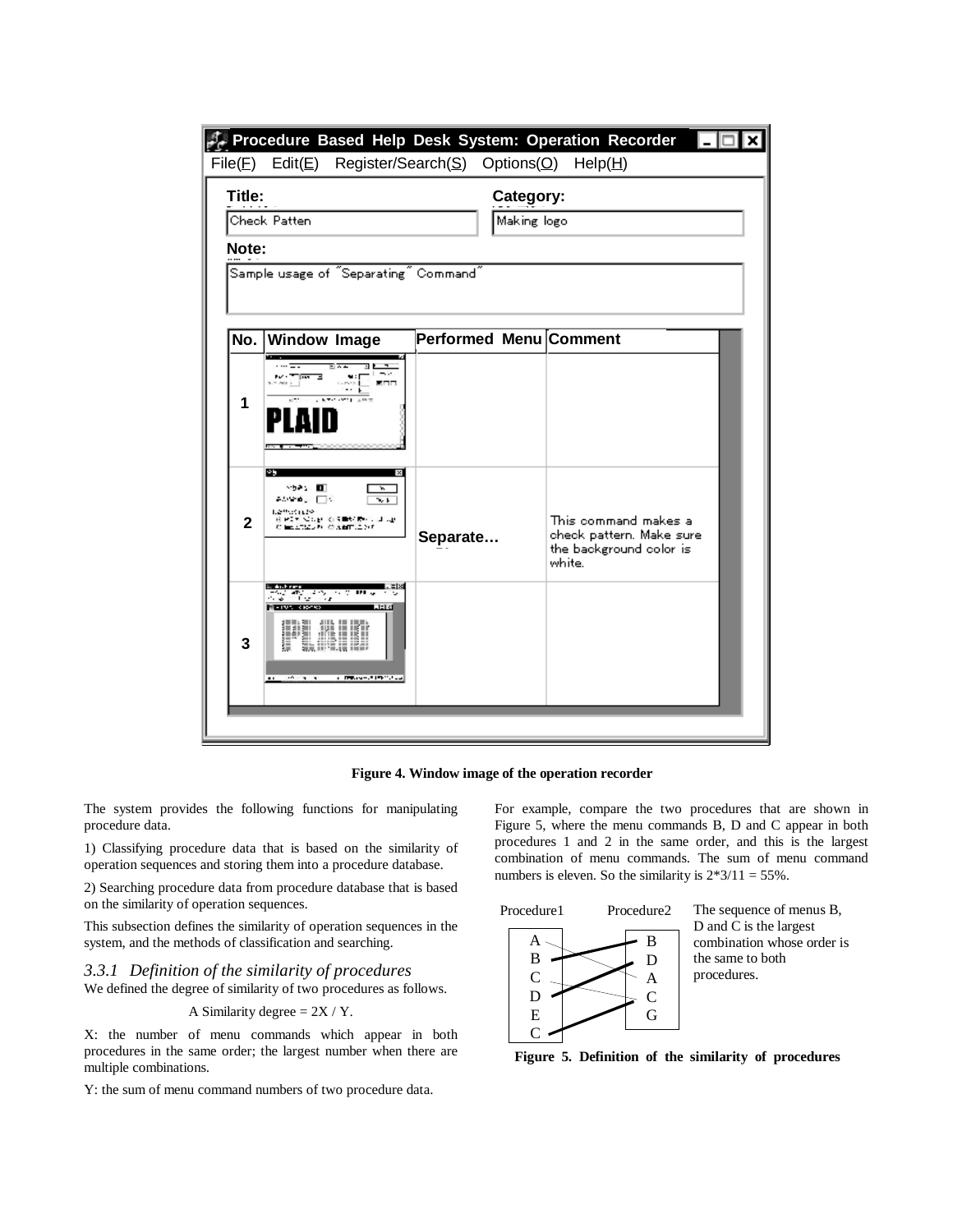By using this definition, the system searches similar procedure data from the procedure database.

# *3.3.2 Classification*

This subsection describes a classification method of the system. First, the system checks the similarity of two procedures. If all menus within a shorter procedure appear in a longer procedure in the same order, then the system judges that the two procedures are related. On this occasion, a shorter procedure is considered as "a basic procedure" and a longer procedure is considered as "a variation of the shorter procedure", which includes some kind of higher techniques. By attempting the above method for all of registered procedure data, the system classifies procedure data and makes a procedure classification tree. Figure 6 shows an example of such tree.



**Figure 6. A sample of procedure classification tree**

In Figure 6, when the procedure A is shorter than procedures E and F, and all menu commands in procedure A appear in procedures E and F in the same order, then procedures E and F are grouped into "the procedure A's variation group". When the procedure E is shorter than procedure I, and all menus in procedure E appear in procedure I in the same order, then procedure I is classified into "the procedure E's variation group". Also, if a procedure includes more than one procedure's menu commands, then the procedure is classified into each variation group (ex. procedure I in Figure 6).

If the menu commands of a certain procedure data are not included in any other procedures, then such a procedure data is classified into "the basic procedures group". The basic procedures group is placed at the top of the procedure classification tree.

#### **3.4 Searching Procedure Data**

When a user searches procedure data, the system uses a method for evaluating procedure's similarity degree and a procedure classification tree (both of them are described in the subsection of "Classifying Procedure Data".). Then the system shows some procedures that are similar to user's operations.

The detailed process of searching is as follows. User's operations are recorded and treated as search keys. The system searches procedure data that operation sequence are similar to user's operations by comparing each procedure data in procedure database (which is classified like Figure 6). All procedure data (that are evaluated as similar to user's operations) are sorted by the order of similarity degree, and are displayed in a window

(Figure 7). In Figure 7, each title is linked with its procedure data document, and each variation button shows the list of its variation procedures. Displayed items are: the name of the procedure, a result image, and a similarity degree to user's operations. Searching is performed on http, so searching results are shown by using a WWW browser.

The order of procedures that is listed in a search result corresponds to the sequence of search keys. In Figure 7, the search key is a sequence of the "Add noise" menu command and the "Crystallize" menu command. In Figure 7 the procedure data that have both menus in this order appear higher, and procedure data that have only either one or have both but in reverse order appear lower.

Figure 8 is a sample of procedure data document. Each procedure data document is comprised of procedure's title, procedure's category, note, procedure's result image, and sequence of performed menus and each menu's result images.

By the above process, users can refer other procedure data that are similar to their operations. In addition, users can refer the variation of displayed procedures so they can refer procedures which have higher techniques.

## **4. IMPLEMENTATION**

Figure 9 shows a construction of Procedure based help desk system.

Procedure based help desk system is comprised of mainly two software modules.

First one is the "operation recorder" that is placed in each user's machine.

The operation recorder records user's each operation and has some menus to invoke registering function, searching function, and editing function. The operation recorder is permanently stationed at a user's machine, so it can record user's operation sequences. Also the operation recorder sends each searching or registering request to the help desk server via http. The operation recorder uses a general WWW browser for presenting procedure data. Each procedure data is shown in a general WWW browser.

Second one is the "help desk server" that is placed in a server machine. It manages registered procedure data and responds to user's requests (i.e. registering and searching procedure data). The help desk server is comprised of the following four elements.

1) Procedure document database: it stores all of procedure data documents. This is implemented by using a document database software on the market.

2) Procedure classification database: it stores classification data of stored procedure data. This is implemented by using a relational database software on the market.

3) Procedure searching and registering module: it accepts user's requests and responds to them.

4) Http server: it is an interface for operation recorder and procedure searching and registering module. This is implemented by using a http server software on the market.

In addition, we call a set of (1) and (2) as the "procedure database".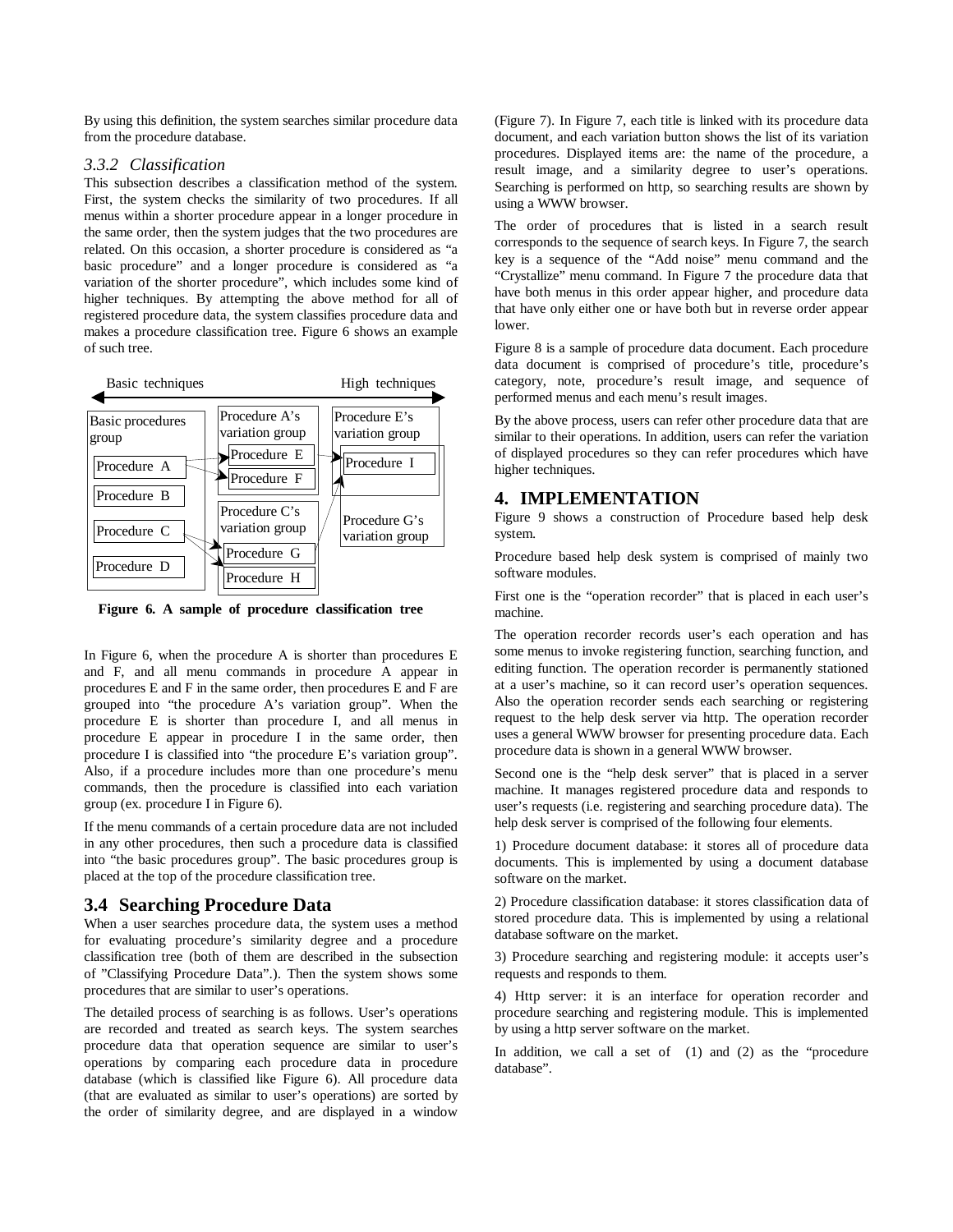

**Figure 7. A sample of search results window**

# **5. DISCUSSIONS**

#### **5.1 Future Works**

We implemented all functions of Procedure based help desk system described in this paper. Now we are evaluating the system. For evaluation, we apply Procedure based help desk system for multimedia contents creation business.

One of our future works is to utilize a long term working procedure. Now we are considering about how to accumulate and to utilize long term working procedures. The current method can correspond to using a sequence of software operations, but if the work takes much longer term (say it takes one day or longer), it will affect the readability of procedure data, the performance on classification, and the performance on searching.

To solve the above problems, we are considering to "separate" each procedure data with a certain criteria, or to remove "useless" part of each procedure data. We need further research on feasibility and needs.

## **5.2 Related Works**

Our work is related to "Programming by Demonstrations"[3]. The purpose of "Programming by Demonstrations" is to generate a program from user's software operations. In addition, researches of "Programming by Demonstrations" intend to the generated program is being suitable for user's intention.

These researches can be regarded as extensions of "macro recording technologies". Macros are good for iterating exactly same operations, however, if you wished to apply a recorded macro to some different tasks, you have to revise the macro. It means that you have to write a new program. Researches of "Programming by Demonstrations" try to solve this problem by finding user's intentions, and adds variables, branches, iterations onto generated programs.

For instance, SmallStar[3] shows alternatives to users for determining user's intentions. Eager and Metamouse[3] find branches by comparing multiple examples. Turvy[3] gets related information from users. Peridot[3] shows its interpretations to users, then users can verify them.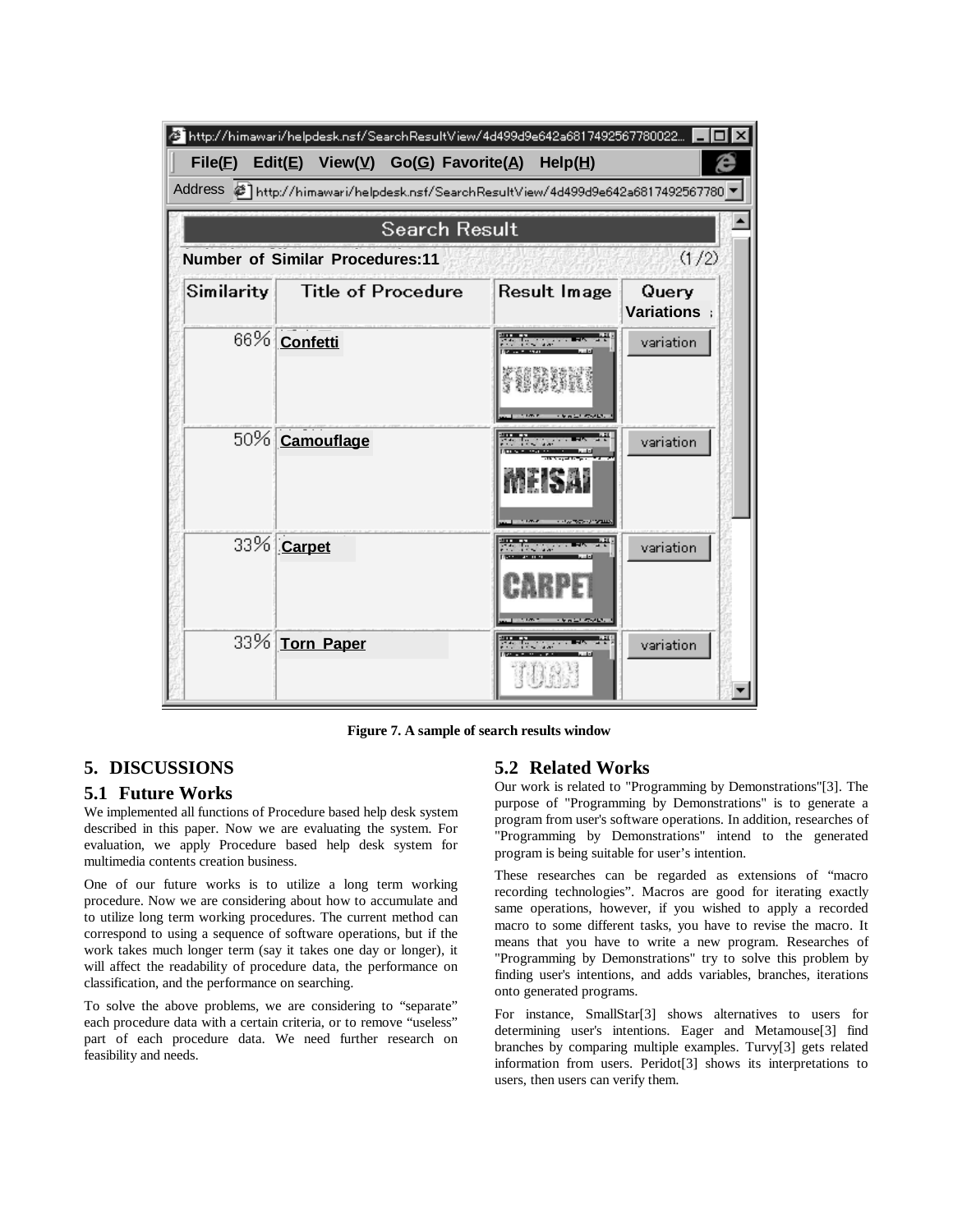|                                                                               |                                                                                                                                |                              | http://himawari/HelpDesk.nsf/ProcedureView/56720F7D08F7B5E84925677B000ACF4A? |  |  |  |
|-------------------------------------------------------------------------------|--------------------------------------------------------------------------------------------------------------------------------|------------------------------|------------------------------------------------------------------------------|--|--|--|
| File(E)                                                                       | Edit(E) View( $\underline{V}$ ) Go(G) Favorite( $\underline{A}$ ) Help( $\underline{H}$ )                                      |                              |                                                                              |  |  |  |
| Address   1ttp://himawari/HelpDesk.nsf/ProcedureView/56720F7D08F7B5E84925677B |                                                                                                                                |                              |                                                                              |  |  |  |
| Procedure Data<br>(1/5)                                                       |                                                                                                                                |                              |                                                                              |  |  |  |
| Title                                                                         | Canouf lage                                                                                                                    | <b>Northern Printers and</b> | - 101<br>ファイルの (機能の) イメージサージングールン<br>個別的因素 ラブルタロ                             |  |  |  |
| Category                                                                      | <b>Making Logo</b>                                                                                                             |                              | 全位 历史语言 机规<br>회회자<br>■ 尹光氏↓文 9 1000亿 長 の出作 (PA IP)                           |  |  |  |
| Note                                                                          | This procedure is to<br>make a camouflage<br>pattern.<br>STRAKE PERMITAN PROTRACE PERMITAN                                     | DC25                         | ▶ ラルクするとでナマスかの体置き設定<br>ファーロ、1937/90RF.                                       |  |  |  |
| No.                                                                           | Image                                                                                                                          | Menu                         | Comment                                                                      |  |  |  |
| 1                                                                             | <b>M. COURTS</b><br>м<br>×.<br>150,000<br>2回収入の<br>人気の働く (風)                                                                   | Add Noise                    | It becomes a base of a<br>pattern.                                           |  |  |  |
| 2                                                                             | en der The West<br>Her der Kant Hour William Ho<br>Kingdom American<br><b>2021 Post 28720</b><br><b>Considered Transaction</b> |                              |                                                                              |  |  |  |
| 3<br>不可                                                                       | гκ.<br>1.44                                                                                                                    | Crystallize                  | It looks like a camouflage<br>pattern.                                       |  |  |  |

# **Figure 8. A sample of procedure data document**



**Figure 9. The architecture of the system**